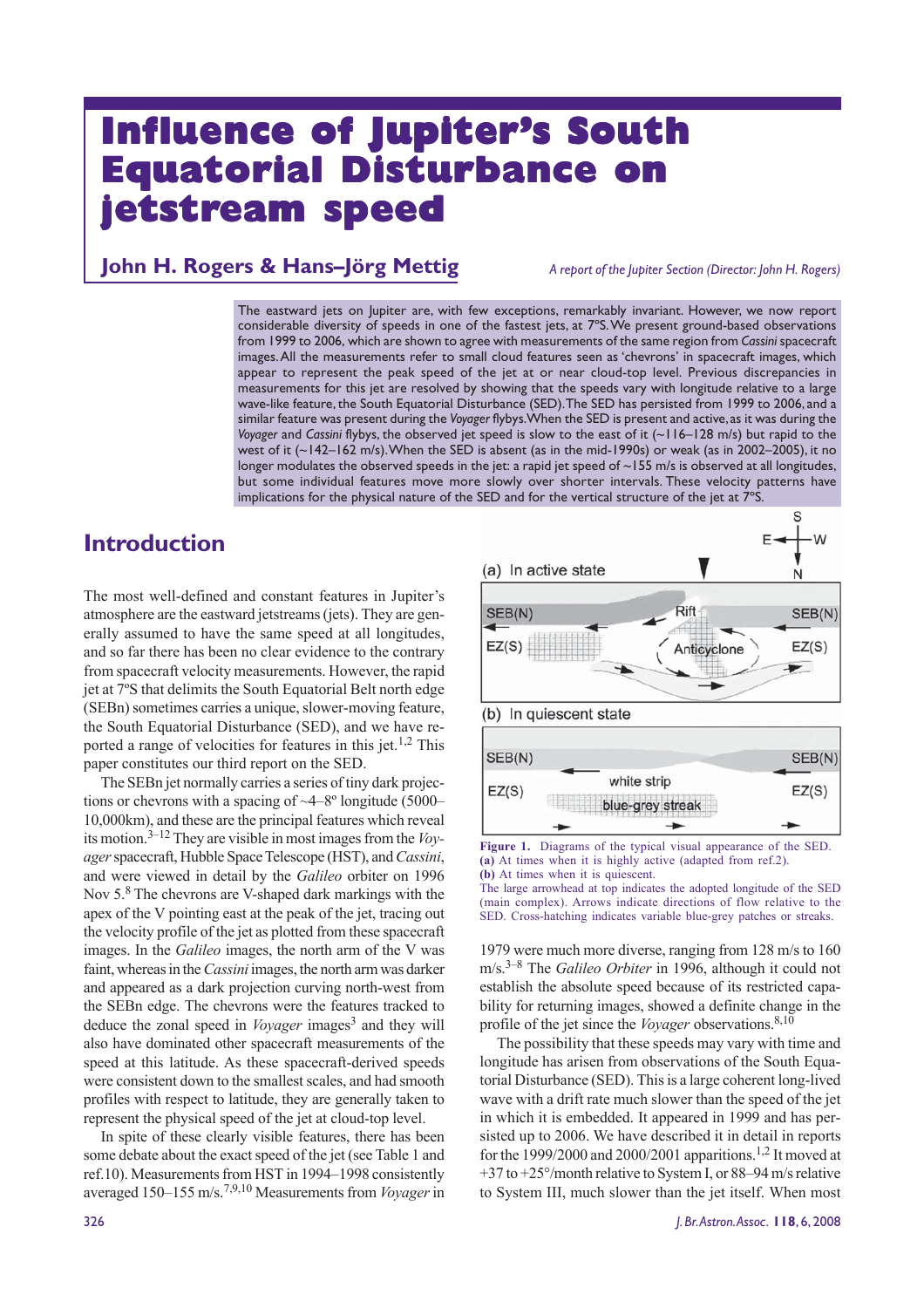conspicuous in 1999/2000, it produced a 'stormy sector' preceding it, which was strikingly disturbed in visible light around a large part of the circumference of the southern equatorial zone [EZ(S)]. The stormy sector was also diffusely dark in methane bands, indicating disruption of the high-altitude haze layer. However these effects were transient, and apparently all emanated from a 'main complex' which was marked frequently by a bright 'rift' in the SEBn edge, and most consistently by some kind of discontinuity in the SEBn edge and a bluish patch and/or streak in the EZ(S) (Figure 1). *Cassini* images showed that the main complex included an anticlockwise (anticyclonic) circulation in the EZ(S) (A. Vasavada, *pers. com.*),<sup>2</sup> the bluish patch or streak being associated with this.

A feature with an identical circulation pattern was observed by *Voyager* in 1979,<sup>4,13</sup> and we therefore believe it was a similar SED, even though it had a different albedo pattern, being dominated by a 'great

white spot'. It persisted from 1976 to 1989.<sup>14,15</sup> Previous papers have discussed the similarity of this disturbance to the present SED, and to the periodically spaced dark patches (hot spots) on the approximately symmetrical jet at  $7^{\circ}N^{2,6,16}$ It seems that the essential feature of the SED is the discontinuity in the SEBn edge (which we take to define the longitude of the SED) and, quite possibly, the associated anticyclonic

### **Table 1. Speed of the SEBn jet: Global averages from spacecraft images**

|                | Ref. | Lat. $(S)$ | $\langle u \rangle (m/s)^{**}$ |
|----------------|------|------------|--------------------------------|
| <i>Voyager</i> | $4*$ |            | 150                            |
| 1979           | 5    | 7.0        | 128                            |
|                | 6    | 7.2        | 160                            |
|                |      |            | 150                            |
|                | 8    | 6.8        | 150                            |
| <b>HST</b>     |      |            | 150                            |
| 1994-1998      | 9    |            | 152                            |
|                | 10   | 7.2        | 155                            |
| Cassini        | 11   |            | 137                            |
| 2000           | 12   |            | 142                            |

Lat., planetographic latitude;  $\langle u \rangle$ , mean peak jet speed in System III. *Voyager* measurements: The initial charts of speeds from *Voyager 1* images<sup>3,4</sup> showed a peak speed for the SEBn of  $\sim$ 160m/s (west of the SED) and ~150 and 145m/s (in other longitude ranges). Although the exact positions relative to the SED were not stated, it is possible that the differences were due to longitudinal variation as reported herein. These measurements 'referred to the chevron-shaped features that propagate along the boundary'.4

\*\*Uncertainties of ±9m/s were stated in references 5 and 10. Similar uncertainties are likely to apply to the other values quoted here. In many cases the mean values were read off published charts.



**Figure 2.** Longitude charts showing the persistence of the SED, 2000–2006.

**(a)** The track of the SED (main complex) is marked by arrows: black where distinct, grey where indistinct or interpolated. The grey background is a reduced-scale longitude chart of all dark spots at latitudes 5.0 to 8.0ºS. The SED (main complex) marks the interface between a dense area of points to the left (east) and a sparse area to the right (west).

**(b)** Longitude chart of the west ends of dark streaks in EZ(S), latitudes 3.0 to 6.0 ºS, with same scales. When the SED is indistinct in (a), it is marked by a distinct track in (b).

**(c,d)** Full-resolution portions of charts (a) and (b) respectively. In 2004 the SED was distinct as an interface on the chart of SEBn dark spots (a,c); in 2005, instead, it was represented by a streak in  $EZ(S)$   $(b,d)$ .

In all panels, longitude scale moves at +0.7°/day in System I (-6.66°/day in System III). Diagonal lines indicate L1= 0. (In all figures with drift charts, longitude increases to the right and time increases downwards, marked in months.)

For a full-resolution version of the whole chart, see Supplementary Online Figure 2: **http:// www.britastro.org/jupiter/SED-paper\_SOM.pdf**

> circulation in the EZ(S), although this is not observable except by spacecraft.

> In this paper we address the observed dynamics of the SED and its relationship to the SEBn jet. We have previously shown that, in 1999/2000 and 2000/2001, drift rates of visible spots tended to increase with longitude east of (preceding) the SED.<sup>1,2,17</sup> Here we show that these drift rates represent the same speeds observed by the *Cassini* spacecraft, and in subsequent years, we find speeds similar to those previously reported for the peak speed of the jet. Thus, it appears that we are observing the true speed of the jet at cloud-top level. We show that there are systematic variations according to the state of the SED:

- 1) In years when the SED is clearly visible, it systematically perturbs the speeds observed all around the SEBn jet.
- 2) In other years, when the SED is obscure, it can still be tracked, but it no longer modulates the observed speeds in the SEBn jet.
- 3) Different speeds can coexist in the SEBn jet, which are best explained by weather systems arising at variable depths within it.

# **Observations and analysis**

All data are from amateur observers with telescopes of apertures 200–410mm, using CCD cameras or webcams. The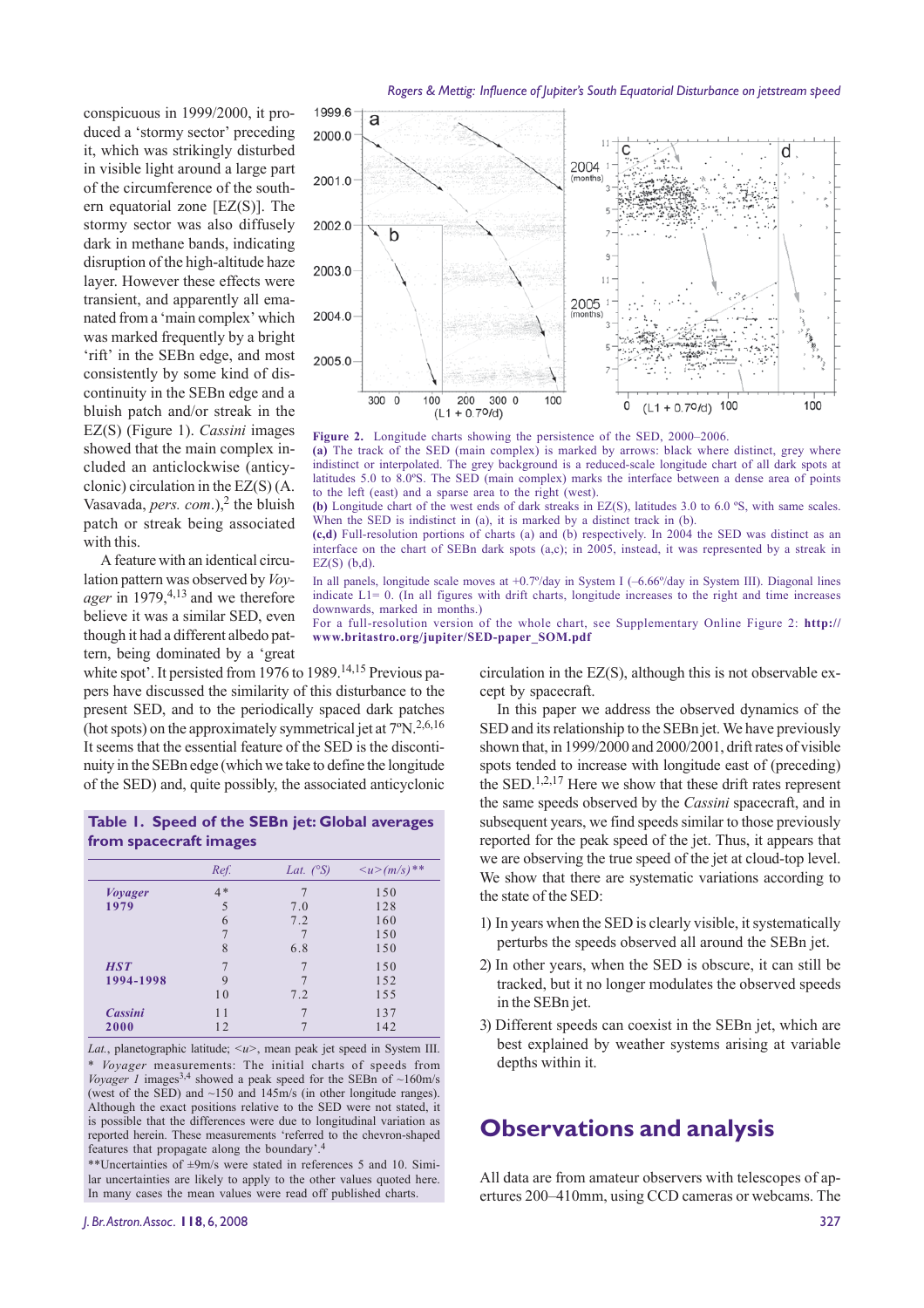

**Figure 3.** Typical views of the SED, 1999–2006.

Each panel covers approximately 25ºS to 8ºN. South is up. For each apparition, the left image shows the SED when it was remote from or west of the GRS; the right image shows it east of the GRS, *i.e.* just after passing it, when the SED rift tends to be most well-defined. Green arrow indicates longitude of the SED (main complex). In 1999 and 2000 it was clearly defined by a bright rift in SEBn, surrounded by blue-grey shadings. This aspect returned in 2004. In contrast, in 2002, 2003, and 2005, the SED was marked mainly by a bright strip in EZ(S) with a dark blue streak along its north edge, although there was usually still a small discontinuity in SEBn at the west end of these strips. In 2006, the SED was marked by one of several diffuse brownish shadings accumulating in the EZ(S). Red arrowheads indicate Io and its shadow in transit. Observers' names are abbreviated: see text for full names.

names of the observers and details of their equipment are given in our regular reports in this *Journal*. The observers whose images are shown in the figures (where their names are abbreviated) are as follows: Stefan Buda (Australia); Antonio Cidadão (Portugal); Christopher Go (Philippines); Ed Grafton (Texas); Jason Hatton (California); Isao Miyazaki (Japan); Eric Ng (Hong Kong); Donald C. Parker (Florida); Damian Peach (Tenerife and Barbados); Jesus R. Sanchez (Spain); Maurice Valimberti (Australia).

The number and resolution of available good images has greatly improved in the last few years, particularly from 2002 onwards, due to the widespread use of affordable webcams. Their high sensitivity and speed allow hundreds of images to be recorded within about one minute, with very short exposures.18 Software, most commonly *Registax*, is then used to select, align, and sum the images that contain sufficient data at high spatial frequencies, thus overcoming the effects of atmospheric turbulence.19 Further processing can then be applied to enhance and sharpen the resulting image. This 'webcam revolution' has greatly expanded our ability to track the tiny features on SEBn which reveal the peak speed of the jet.

The other innovation that has improved the quality of amateur Jupiter studies is the digitisation of measurements, using the *PC-/WinJUPOS* program **(http://jupos.org)**. 20 Some of the longitudes in 1999/2000 were measured manually from pairs of images as previously described.<sup>1</sup> Otherwise, all longitudes and latitudes have been measured using *PC-/ WinJUPOS*, by G. Adamoli, M. Jacquesson, H.–J. Mettig, D. Peach and M. Vedovato.

Drift rates in System I (DL1, in degrees per 30 days) are converted to eastward wind speeds in System III (u, in m/s), assuming planetographic latitude 7.2ºS (see footnote to Table 2). (A latitude shift of 1º higher or lower would change the computed wind speed by  $\sim 0.25$ m/s.) Drifts in longitude are typically accurate to  $\pm$  ~2–6°/month (1–3 m/ s) for single short-lived spots, which are tracked for between 4d and 15d, and to <2º/month (1 m/s) for features that last more than a month.

Latitude measurements typically show a standard deviation of  $\sim 0.4^\circ$ to 0.6º. The means for different spots on SEBn are not significantly different, showing a standard deviation of <0.15º within the apparitions of 2004 and 2005. Latitudes are planetographic. In all images in this paper, south is up and longitude increases to the right (following or western side).

# **Results**

# *Longevity of the SED*

Charts showing the motion of the SED in 1999/2001 have already been published.<sup>1,2</sup> Here we show that the SED has continued to exist up to 2006. It has always been most consistently tracked as a boundary between disturbed and quiet sectors of the SEBn/EZ(S). This is shown in Figure 2, which is a longitude-v.-time chart for all the small dark spots that we have measured from late 1999 to early 2006 in this latitude band (5–8ºS). The ensemble of spots clearly defines a boundary, traced continuously from 1999 to 2006**,** and this coincides with the SED. On its east side there are numerous small spots (which usually move much more rapidly than the SED itself, as shown below), while on its west side there is a gap in the distribution of spots. The presence of this boundary on the chart has revealed the SED even when the actual structure at this longitude was obscure.

Figure 3 shows typical aspects of the SED in each apparition since its first appearance. The most consistent fea-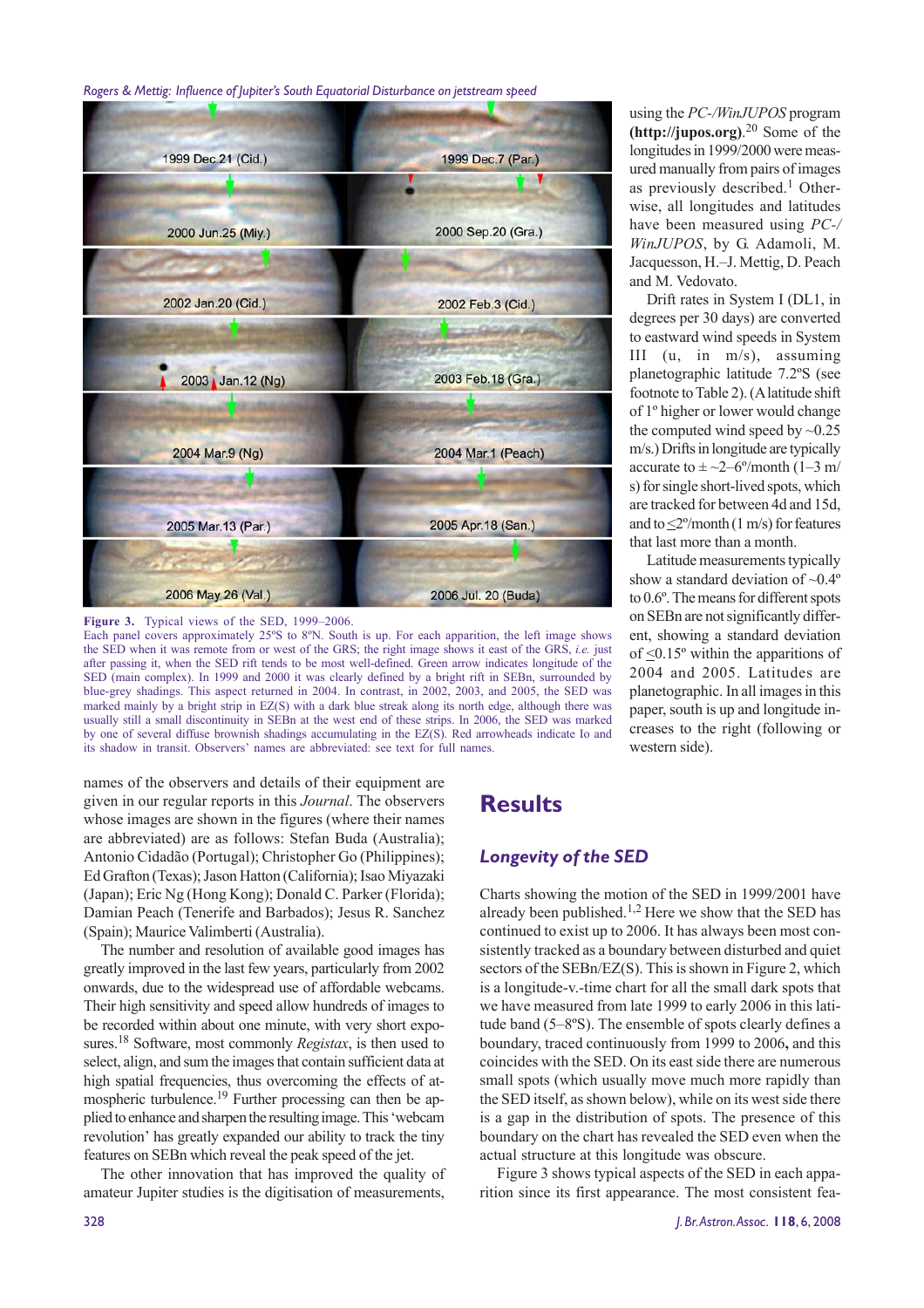

**Figure 4.** Speeds of spots on SEBn in relation to the SED. The observed speeds of small spots on SEBn, at  $\sim$ 7°S, are plotted against the distance preceding (east of) the SED (main complex). Data are from Table 2. Shaded boxes represent the range of speeds and longitudes for numerous spots; single horizontal lines represent tracks of one or a few spots, which travel from right to left. Individual spots were rarely seen to accelerate, so all have been plotted for constant speed. Our measurements are colour-coded by apparition (see box on figure). The dotted lines and the cross-hatched box are measurements from *Cassini* strip-maps such as those in Figure 5. The asterisks are values from *Voyager*. 6

ture is a discontinuity on the SEBn, which is sometimes a bright 'rift', but it is often merely a boundary between sectors of the belt with different albedo, or a slight deviation of the SEBn edge. It was often conspicuous in 1999 and 2000 and again in 2003/'04.

When the SEBn feature is inconspicuous, there is usually a persistent feature in the EZ(S) at the same longitude, as shown by charts for streaks at 3–6ºS (Figures 1b, 2b, 3). This is the west end of a bluish-grey streak, which is superficially no different from other, transient streaks in the EZ(S), but is revealed by the charts to be a persistent feature of the SED, forming the northern boundary of a very bright white strip of EZ(S).

The continuous existence of the SED is thus established by:

- 1) Direct tracking of the main complex in  $1999-2002$ , <sup>1,2</sup> and 2003/'04 (see below).
- 2) Direct tracking of the EZ(S) bluish-grey streak in 2002, 2003, and 2005 (Figure 2b).
- 3) The boundary between dense and sparse regions of spots on SEBn, throughout the whole period (Figure 2a).

The drift rate of the SED within each apparition is listed in Table 2. Its speed in System III has varied from 88–90 m/s in its early years to 93–94 m/s more recently.

# *Pattern of wind speeds in relation to the SED*

To study the drift rates of spots which may represent the SEBn jet, we again use positional measurements of small spots within latitudes 5–8ºS from ground-based images, plotted on larger scales. Individual dark and bright spots are tracked for

between 4 and 15 days, as shown in detail below, and the fastest speeds shown by these spots, in the hemisphere west of the SED, agree well with speeds observed by HST or *Cassini* for the peak of the jet (Table 1). We now show that even the slower speeds shown by some of these spots are neither random nor latitude-dependent, but represent systematic variation of the observed jet-speed in relation to the SED.

The small dark spots that display these drift rates appear to be similar in type and latitude at all longitudes, and are identified with the chevrons familiar from spacecraft images. They appear as tiny dark bluish-grey spots or projections on SEBn, at latitude  $7.26\textdegree\text{S}$  ( $\pm 0.23\textdegree$ ; see Table 2), sometimes with a tenuous curving extension into EZ(S). There are also small bright spots which lie at  $\sim 6.5\text{°S}$  ( $\pm 0.4\text{°}$ ), between the dark ones, and move with them.

Table 2, available online, lists all our measurements of drift rates for these spots, and they are also plotted in Figure 4 as a function of longitude east of the SED, with each apparition shown in a different colour. The main result is that, in most years, drift rates were systematically lower to the east of the SED.

Individual spots were rarely seen to accelerate, even when they were tracked for many tens of degrees longitude. Instead, they tended to retain their initial speed. Figure 4 suggests that this initial speed may have been a rather well-correlated func-

#### **Table 2. Speeds of SEBn features, 1999–2005**

This table lists the observed drift rates for the SED main complex, and for small spots on SEBn in each longitude sector, for each apparition from 1999 to 2005, and for *Voyager* (1979) and *Cassini* (2000). The drift rates for the small spots are all plotted in Figure 4. Latitudes and uncertainties are also tabulated.

This table is presented as Supplementary On-line Material: **http:// www.britastro.org/jupiter/SED-paper\_SOM.pdf**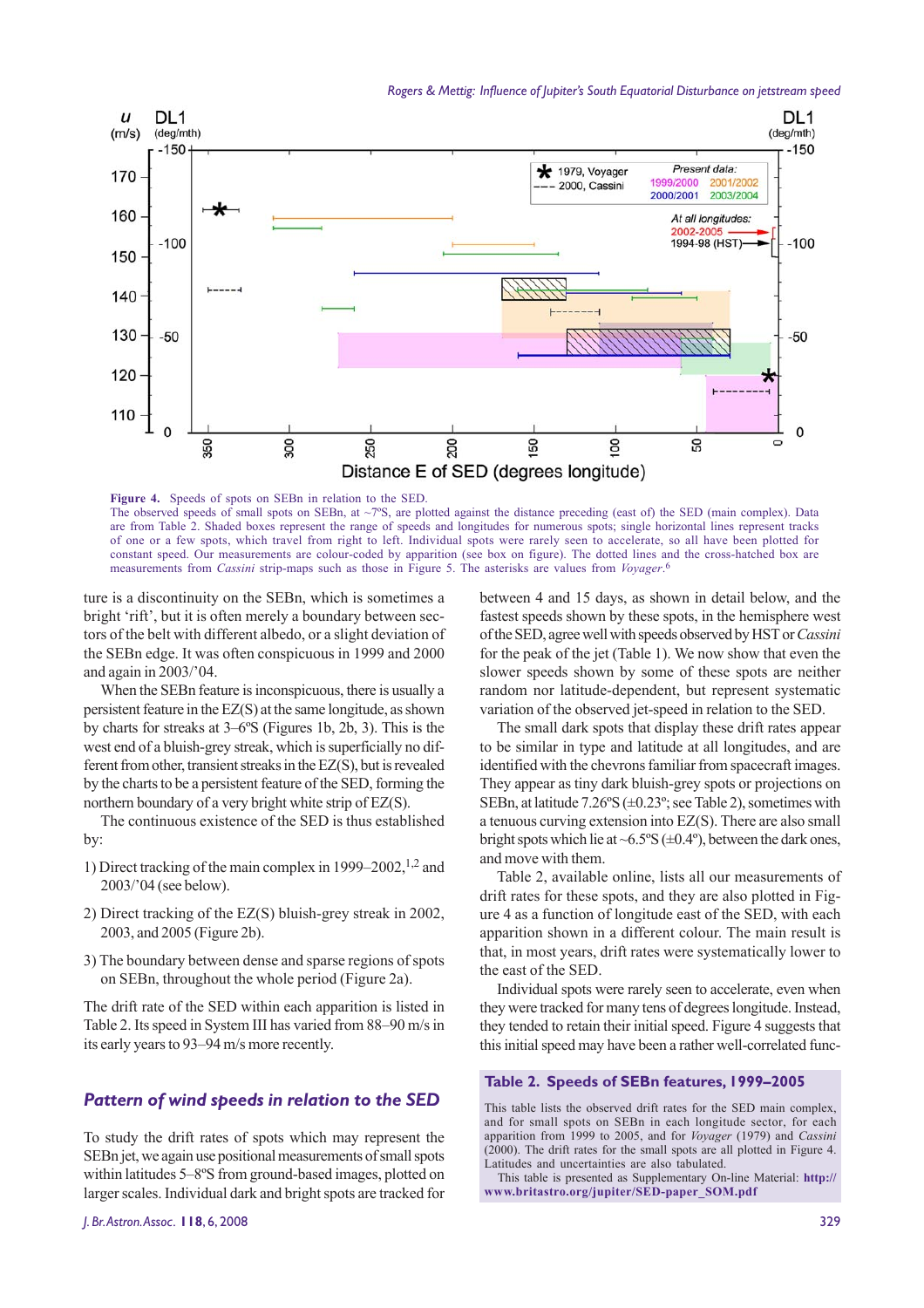

**Figure 5.** Strip-maps from the *Cassini* imaging system in near-infrared (2000 Oct–Nov), realigned in a longitude system with a rate close to System I. Five strip-maps are shown (from a much longer series), taken at 20-hour intervals. They cover the SEBn (above) and EZ(S) (below), and were aligned on the longitude of a long-lived NEBs projection so that the SED main complex (arrowhead) shows only a slow increase in longitude. The features tracked are the dark chevrons (< shapes), indicated by lines above. Drift rates estimated for some examples are shown below. South is up, longitude increases to the right (arbitrary scale), and time increases downwards. These are frames from the *Cassini* movie of cylindrical projection maps at 756nm.21 *(originals from NASA/JPL/Southwest Research Institute)*.

tion of longitude, although the observations are not complete enough to establish this with much precision.

It is important to note that there is no evidence for variations in latitude of these dark spots. Any spread of mean latitudes is attributable to extension of the spots themselves, or possibly to variation of the albedo boundary of the SEBn. Taking the means and standard deviations of latitudes for individual dark spots from Table 2, they are all at the same latitude: 7.26ºS ±0.23º (overall), 7.30ºS ±0.14º (2004), 7.20ºS ±0.09º (2005). This is indistinguishable from the jet peak position observed from spacecraft (Table 1). Even if the latitudes differed from the jet peak by  $0.5^{\circ}$  to north or south, spacecraft profiles of the jet<sup>5–</sup> <sup>12</sup> would predict a reduction in speed of no more than 10 m/s, much less than the speed differences which we report here.

Our measurements for 1999/2000 and 2000/2001 have already been published.<sup>1,2,17</sup> In order to test whether these represented the peak speed of the jet, not only in the most

rapid sector but also in the apparently slower sector east of the SED, we have inspected contemporaneous strip-maps from a *Cassini* planisphere movie.21 Maps from this movie, covering about three weeks in late 2000, were re-aligned in System I to display motions in the equatorial jets (*e.g.*Figure 5). These maps were made from images at 756nm (Iband continuum), a channel in which the atmosphere is transparent down to >30 bars in the absence of any clouds or haze.22 These stripmaps showed small dark projections or chevrons all round the SEBn, which were evidently the same type of feature that we were tracking, and they clearly dominated the velocity field of the SEBn jet. They looked the same whether east or west of the SED; any differences in latitude were less than the sizes of the features themselves. Many had lifetimes ranging from 7 to >16 days, and for these we measured their drift rates over these intervals on the maps. The longitude scale was established by internal reference to long-lived features such as the SED (main complex), the Great Red Spot, and NEBs dark projections, whose drift rates were known accurately from ground-based observations.17

The derived drift rates were 125–132 m/s for most of the chevrons east of the SED, and 139–145 m/s remote from and west of the SED (Table 2). Both values agree well with our ground-based measurements, and the latter value agrees well with the published jet profiles from the *Cassini* data. These show a mean speed for the SEBn jet of  $\sim$ 137 m/s (from autocorrelation)<sup>11</sup> or 142 m/s (from feature tracking).<sup>12</sup> Thus, our ground-based measurements are detecting the same wind speed as the *Cassini* imagery.



#### **Figure 6.** Data in 2001/02.

**(a)** Longitude chart of the fastest dark spots in the SEBn jet at 7ºS. **(b)** Images showing the fastest spot on SEBn (arrowhead) approaching the SED main complex (bracket). The images are aligned on a dark plateau on NEBs to show the very rapid motion. 2002 Jan 9, 22:18 UT, CM1=190; Jan 11, 12:49 UT, CM1=159; Jan 13/14, 00:05 UT, CM1=167; Jan 16, 21:36 UT, CM1=190.5. All images by A. Cidadão (Portugal) except Jan 11 which is by E. Ng (Hong Kong). All images in red light except Jan 16 which is in near-infrared (>830nm).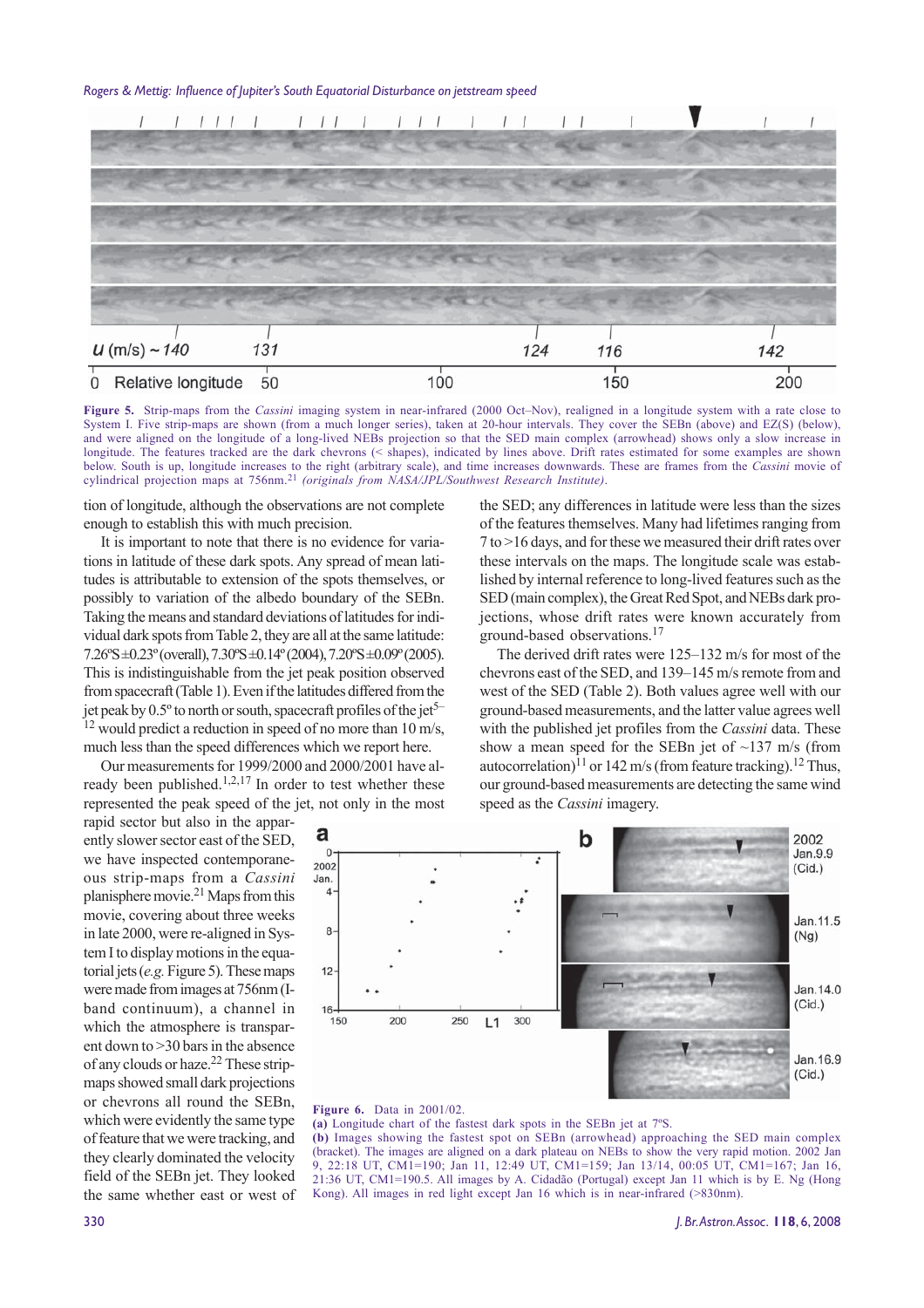

154–158 m/s: at least seven such tracks, for tiny spots both bright and dark, at all longitudes. Some spots individually moved with this speed, whereas other tracks on the chart were broader and probably represented loci of disturbance rather than single spots.

In early 2004, the SED reappeared visibly, and speeds of tiny spots on SEBn again varied according to their longitude (Figure 7a). Hi-res images (Figure 7b) showed them appearing at the east end of the rift in the main complex. A few spots seemed to accelerate although many had fixed speeds as usual. But there was also a band of disturbance moving at 155 m/s which went all around the planet relative to the SED (see next section).

In the *Voyager* data in 1979, it appears that there was a similar longitude-dependence of speed relative to the SED (the Great White Spot). The one study of *Voyager* data which sampled specific locations around the GWS itself was by Maxworthy, $6$  who found a peak of 162 m/s west of the SED (features at 6 to 7.5ºS), but 120 m/s east of it (features at 7.5 to 9ºS). Although the latter values could be lower due to absence of trackable features in the latitude of the jet peak, their agreement with our recent data suggests that they did indeed rep-

#### **Figure 7.** Data in 2004.

**(a)** *(top)*. Longitude chart of dark spots at latitudes 5.0 to 8.0ºS. Time scale is marked in months. Longitude scale moves at  $-2.0^{\circ}$ /day in System I. Diagonal dotted line indicates L1=0. Small arrows indicate many of the individual spots. Large arrows indicate the main complex ('SED', downwards to right) and the rapidlymoving band (downwards to left).

**(b)** *(bottom)*. Images showing the motions in and around the SED in detail, at intervals of 1–2 jovian rotations, in 2004 March. The images are aligned in System I. The SED main complex (brackets on first and last images) retrogrades at  $\sim +0.8^{\circ}/dx$ . Lines track some of the small spots with more rapid motions, prograding at  $\sim$ –1.2 to –1.3°/day: first, one of two small dark spots crossing the mouth of the rift; then, a bright spot which appears at the same location (arrowhead); and preceding it (to the left/east), a dark spot which is preceded by a chain of dark and bright spots, all drifting at similar speed. Each image is the sum of red and green channels from a colour image, except for March 8.1, 10.1, and 10.9, which are near-infrared images.

Images were taken as follows: 2004 March 7, 06:28 UT, CM1=131, Hatton; Mar 8, 02:18 UT, CM1=137, Cidadão; Mar 8, 12:07 UT, CM1=136, Miyazaki; Mar 9, 06:38 UT, CM1=93, Hatton; Mar 9, 16:55 UT, CM1=109, E. Ng; Mar 10, 03:01 UT, CM1=119, Cidadão; Mar 10, 12:29 UT, CM1=105, Miyazaki; Mar 10, 22:34 UT, CM1=114, Cidadão.

In late 2001, the SED remained feebly and intermittently visible**,** though it was little more than a discontinuity between sectors of  $SEB(N).^{23}$  In 2002 January even this ceased to be detectable. However, inspection of the *JUPOS* charts revealed that a dark streak in EZ with a uniquely slow drift, forming the northern boundary of a very bright white strip in EZ(S), still marked the SED. From 30º to 170º east of it, the many tiny projections separated by tiny bright bays could be tracked at ~134 m/s, over short intervals.<sup>2,23</sup> Further east there were even faster spots. The fastest speed was 160 m/s, for a small bluish-grey projection, tracked until it was only 50º west of the SED **(**Figure 6).

In 2002/'03, the SED was not noticed as a visible feature, and was even thought to have disappeared; only in retrospect was it shown to be still present in the *JUPOS* chart (Figure 2). Nor was there any variation in speed with longitude. Instead, the chart was dominated by tracks moving at

resent variation of speed with longitude, and this would explain the discrepancies between different reports of the mean speed from *Voyager* data (Table 1). These values are shown by large asterisks in Figure 4, and agree well with the range that we have recorded in 1999–2004.

### *Coexistence of different speeds unrelated to the SED*

In 2002/'03, as noted above, the SED produced almost no visible disturbance, and no variation of speed with longitude. Instead, the chart was dominated by tracks moving at 154–158 m/s: *i.e.* virtually the maximum known speed of the jet, at all longitudes. This shows that the SED can continue to exist even if it does not perturb the drift rates of the visible spots in the jet. But within these fast-moving bands, short tracks of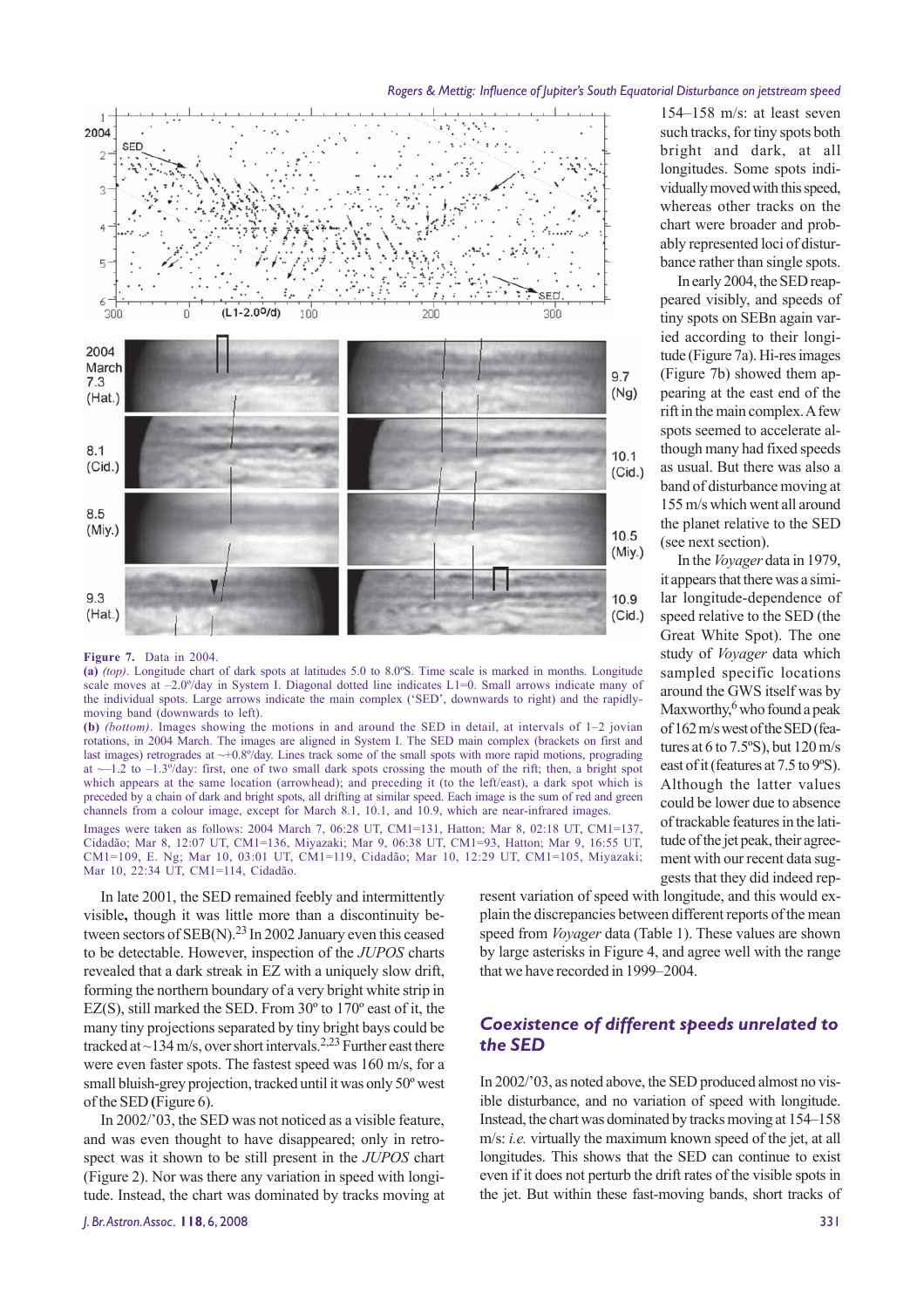data points suggested that several individual dark spots drifted at ~131–139 m/s over intervals of a few days. This dual speed behaviour would be better defined in the next two apparitions.

In early 2004, while the SED had revived as noted above, there was also at least one persistent band of disturbance moving at 155 m/s, which completely circumnavigated the planet relative to the SED. Within this locus, a pair of spots moved with 137 m/s (Figure 7a). This shows that a disturbance moving with the full jet speed can coexist not only with the SED (their tracks intersected), but also with individual spots moving more slowly (the slow-moving spots were among those which, as an ensemble, defined the fast-moving band).

In early 2005, with the SED again quiescent, this phenomenon was repeated on a much larger scale. There were several bands of activity on SEBn with 155 m/s, and within them, many individual spots moved with a mean of 133  $(\pm 3)$  m/s. All these speeds again referred to tiny dark spots or projections at 7.2ºS, with a few bright spots between them at 6.7ºS (Figure 8)**.**



#### **Figure 8.** Data in 2005.

**(a)** *(top)*. Longitude chart of dark spots at latitudes 5.0 to 8.0ºS. Time scale is marked in months. Longitude scale moves at  $-2.0^{\circ}/\text{day}$  in System I. Diagonal lines indicate L1=0 (dotted line) and the track of the SED (grey line). Note several rapidly-moving bands (diagonal down to the left:  $DL1 = -3.5^{\circ}/day$ ; 155 m/s; large arrows indicate gaps between them), but the individual spots in them move more slowly (near-vertical tracks, indicated by small arrows: 128–136 m/s). Inset at right shows three such tracks at expanded scale. Inset at left shows one such cluster of chevrons on 2005 April 30 (D. Peach: red + green channels).

**(b)** *(bottom)*. A series of these strip-maps in colour showing the motion of the cluster at  $\sim$ –2.6 to –2.0<sup>o</sup>/ day, within a band of activity that was moving at  $\sim$ -3.5 $\degree$ /day.

# **Discussion**

### *Structure, longevity, and dynamics of the SED*

These observations reveal the only known example of systematic longitudinal variation in the speed of a prograde (eastward) jet on Jupiter. These speed variations, for the chevrons in the SEBn jet, are likely to be clues to understanding two interlocking issues: the nature of the SED, and the structure of the SEBn jet within which it is embedded.

The SED affects many aspects of the SEBn/EZ(S) while moving at a much slower speed than the bulk flow of the jet, and thus appears to represent a solitary wave that retrogrades with respect to the jet.<sup>1,2,6</sup> The nature of the wave is not yet certain. Observationally, it is manifested in various patterns, whose relative prominence has varied during its lifetime: patterns of albedo (the stormy sector and features in EZ(S)), of high-altitude haze (the pattern seen in methane bands), of belt structure (the rift), of small-scale disturbance (the chevron distributions), and of drift rates. The present results show that the

most persistent, and presumably fundamental, aspects relate to the structure of the SEBn and EZ(S). The discontinuity in SEBn is the main visible defining feature. The anticyclonic circulation at that point is observable only by hi-res spacecraft imaging, but may well be persistent as it would couple the visible discontinuity in SEBn to the visible bright strip and blue streak in EZ(S), which are also persistent features. The other aspects of the SED may derive from this local disturbance at times when it is most vigorous.

The SED was most prominent in 1999–2001, but the present results show that it has persisted at least until 2006. This is another similarity to the SED that was observed as a Great White Spot by *Voyager* in 1979. That one was prominent from 1976 to 1981, but persisted until 1989 as a discontinuity in the SEBn.15 It is now clear that, despite their different albedo patterns, the SEDs of 1976–1989 and 1999–2006 were very similar phenomena.

The ground-based and spacecraft data now give a consistent picture of the behaviour of the SEBn jet in years when the SED is conspicuous. In Figure 4, the gradient of speed with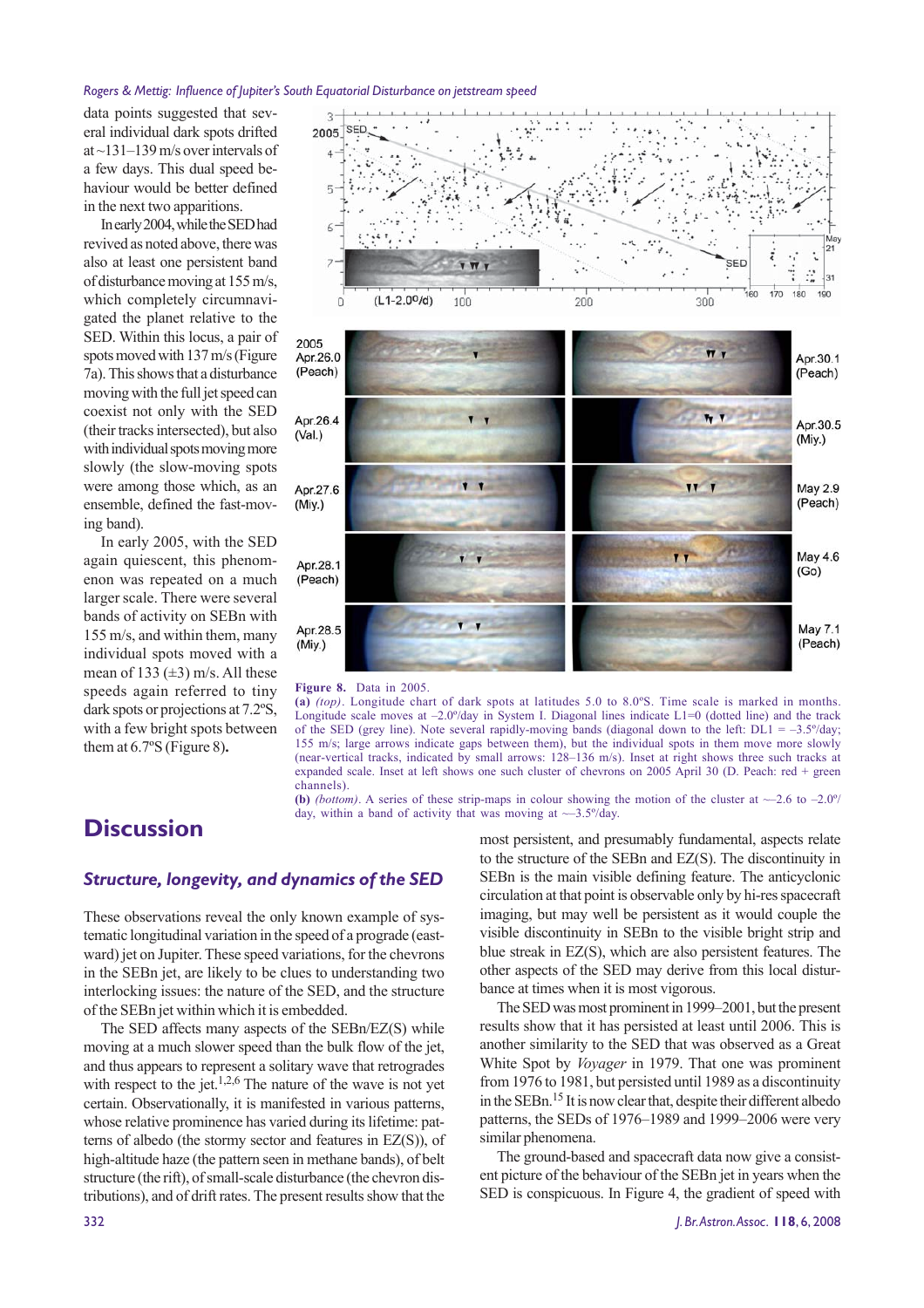longitude is shown for all the relevant years. Overall, there is a progressive increase in speed from ~120 m/s just east of the SED to the maximum speed about half way round the zone. It seems that the maximum speed was slower when the SED was strongest, in 2000/'01 (141–146 m/s, as also observed by *Cassini*). (In 1999/2000, as our observations had not yet attained the present resolution, it is possible that the maximum speed was not observed.) In 2001/'02 and 2003/'04 when the SED was weaker, and also in 1979, the maximum speed rose to 155–162 m/s. Finally in 2002/3 and 2005, years when the SED was weakest, there was no speed gradient at all, and the maximum speed was 155–158 m/s at all longitudes, similar to the value recorded by HST images when the SED was absent.

The reason for the variation in strength of the SED is unknown, but it may be connected with the activity of 'rifts' (bright divergent cloud systems) in the adjacent SEB. The mid-SEB rifts arise from thunderstorms driven by moist convection from a deep cloud level, and they transduce energy from moist convection into wind systems.22,24 The main complex of the SED is often reinvigorated as it passes the perennial rifts northwest of the GRS, and it has been proposed that this interaction may sustain the SED.4,13,14 Every few years, rifts also break out within the SEB at a longitude remote from the GRS. Since the SED appeared, such mid-SEB outbreaks began in summer 2003 and in late 2005. The revivals of the SED in spring 2004 and in mid-2006 both occurred in the late stages of these outbreaks, when the resulting turbulence was channelled close to the SEBn, suggesting that the mid-SEB outbreaks may have supplied energy to reinvigorate the SED.

Discussion of the physical basis of the SED has so far centred on its similarity to the more familiar disturbances on the corresponding jet at 7ºN, on the North Equatorial Belt south edge (NEBs).<sup>1,2,6</sup> These NEBs features are called dark projections from their appearance at visible wavelengths and 5-micron hot spots from their thermal infrared emission.<sup>25,26</sup> They often resemble the SED in having a rift at the east end, and at least sometimes, partial anticyclonic circulation to the south.<sup>8</sup> Like the SED, they are large coherent disturbances embedded in a much faster jet, although the great rapidity of the NEBs jet  $(\sim 170 \text{ m/s})$  is not seen at cloud-top level, but only deeper as sensed by the *Galileo* probe27 and *Cassini* infrared imaging. $28$  Allison<sup>16</sup> proposed that they are trapped Rossby waves. Rossby waves are horizontal meanderings of a jet, governed by the variation in the Coriolis effect with latitude. This model required that the speed of the waves (phase speed) was much less than the wind speed of the jet, and this prediction was validated by the *Galileo* probe's results. This model has been reinforced by subsequent theoretical studies.26,29-31 The phase speed should be a function of the wavelength. Evidence for such a correlation was reported,<sup>26</sup> and more thoroughly confirmed by Arregi *et al.*<sup>32</sup> Our data for recent years are consistent with theirs, and also extend the range of the correlation.<sup>23</sup>

The SED in the *Voyager* era was suggested to be a similar trapped Rossby wave with the largest possible wavelength, its slower drift rate being consistent with the correlation proposed for the NEBs.<sup>6,16</sup> To develop this model for the SED, our results indicate that it will be necessary to match both the anticyclonic circulation and the long-range modulation of

the observed jet speed. Rossby wave models for the NEBs projections can produce adjacent anticyclonic circulation<sup>30</sup> or asymmetrical modulation of the jet speed, $31$  but not yet both in the same model, so further exploration of the parameters may be worthwhile. Our results further suggest the possibility that the NEBs jet speed might likewise vary east and west of the NEBs projections, and this might be detectable by closer examination of the *Cassini* 756nm imagery.

### *Variations of speed in the SEBn jet*

We have shown that the small chevrons on the SEBn show multiple speeds, with characteristic patterns at different times:

- 1) When the SED is clearly visible, the speeds observed in the jet vary systematically with longitude relative to the SED;
- 2) When the SED is obscure, long-lived bands of disturbance propagate at full jet speed (155 m/s), but individual chevrons within them move more slowly (128–139 m/s) over short intervals.

Each of these alternative situations has also been scrutinised by spacecraft. *Voyager* and *Cassini* viewed the region when a strong SED was present, and the systematic variation of speeds with longitude is consistent with their data. HST and *Galileo* viewed the planet when no SED was detectable (at least, there was none strong enough to be clearly visible nor to perturb the jet speed), and the consistent speed recorded no doubt represents the undisturbed speed of the jet.

There have been no detailed models of the SEBn jet, and here we merely outline two possible theoretical scenarios. In the first, the chevrons are waves, with variable phase speeds that are all less than the true peak jet speed. In the second, the chevrons do indeed trace the physical wind speed, perhaps at variable depth.

The hypothesis that the chevrons are waves was proposed by Allison:<sup>16</sup> he speculated that they might be the shortestwavelength member of the family of equatorial trapped Rossby waves. They do resemble the NEBs dark projections in miniature. Shorter-wavelength Rossby waves would have faster drift rates in System III, other parameters being equal. Thus the true peak jet speed on SEBn would be faster than any drift rates yet observed, possibly  $\sim$ 170–180 m/s as in the other two fastest jets on the planet, *viz*. the NEBs (at depth) and NTBs (23.5ºN, at cloud-top level during certain epochs). This model cannot be ruled out at present. The variable speeds reported here could be accommodated as variable phase speeds, even without variation in wavelength, by varying the effective depth of the waveguide layer.<sup>26,32</sup>

However, this hypothesis has several difficulties. It is not clear how the concurrent dual speeds reported here could be accommodated. The bands of activity moving at 155 m/s do not have the visible characteristics of features proposed to be Rossby waves, and yet they move at the same speed as the faster chevrons, suggesting that this is indeed the peak wind speed. The wave model also does not account for the detailed shapes of the chevrons in spacecraft images. Their shapes suggest that they are real cloud features, moulded by the wind speed gradients; and the observed latitudinal wind profiles (references in Table 1)